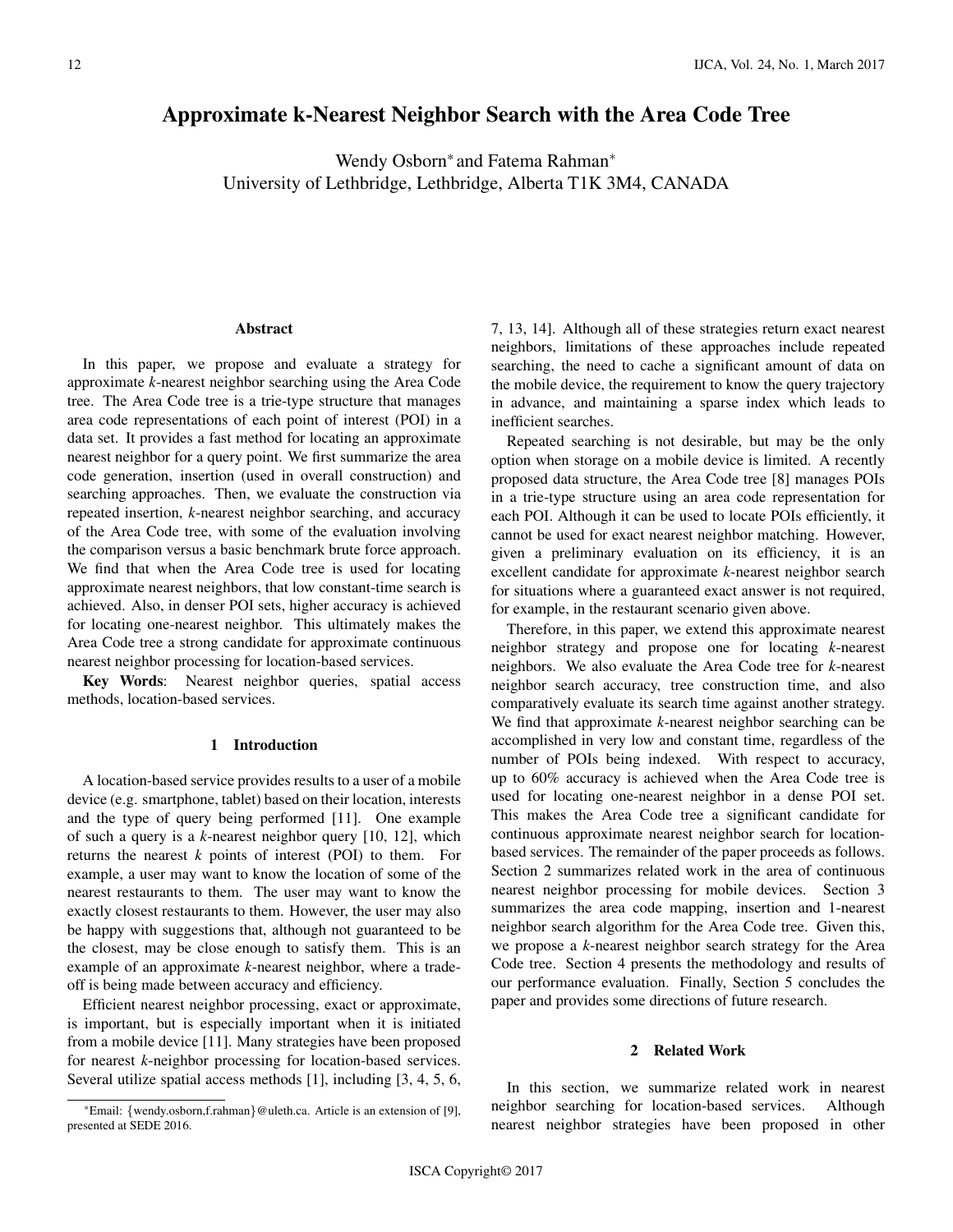contexts, they are considered outside of the scope of this work. Many strategies have been proposed in the literature [3, 4, 5, 6, 7, 13, 14].

A continuous nearest neighbor strategy proposed by Song and Roussopoulos [13] obtains a superset *m* of nearest neighbors, which attempts to keep the result current while the query point moves around, and a new query call to the server is not necessary. Their strategy utilizes existing stationery nearest neighbor strategies. A limitation of their strategy is in choosing the value of *m* so that fewer query calls are needed but not too much data needs to be stored on the mobile device.

Tao *et al.* [14] utilizes the R-tree [2] to speed up the repeated searching needed for their continuous query strategy. Lee *et al.* [5] improves upon this strategy by fetching both the required and some additional objects in order to reduce the number of repeated searches that are needed. Park *et al.* [7] also improves upon this strategy by locating all nearest neighbors along a trajectory by using the R-tree. A limitation exists in that the trajectory needs to be known in advance.

Hu *et al.* [3] proposes a proactive caching strategy, which caches previous results and the R-tree nodes required to obtain them on the mobile device. The cache is always searched first for a new query, with additional results fetched from the server. Limitations include the significant overhead of caching and local processing on the mobile device.

Jung *et al.* [4] utilize a grid index for continuous nearest neighbor searching. The grid index allows for quick elimination of regions of space from consideration if they do not overlap the query point. A limitation with this strategy is that the grid index can be sparse due to wasted space.

In summary, some general limitations of these approaches include caching a significant amount of data on the mobile device, repeated searching, using a sparse index which leads to inefficient searches, and requiring knowledge of the query path in advance. Repeated searching, however, may be the only option if storage is limited on a mobile device. The Area Code tree [8] attempts to provide the ability to perform repeated searching that is efficient, but at the cost of accuracy. It is also more compact that existing spatial access methods, given that only POIs are stored, and not many co-ordinates for many bounding rectangles. The Area Code tree is summarized in the next section.

#### 3 Area Code Tree

The Area Code Tree [8] is a trie-type structure for approximate nearest neighbor searching. It stores points of interest (POIs) that are represented in an area code format. In this section, we summarize the mapping, construction and nearest neighbor search for the Area Code tree.

# 3.1 Mapping

An area code is a sequence of digits that indicate the relative location of a POI in space. It is obtained by recursively partitioning the space containing points into quadrants. For a particular POI, the space is partitioned until the POI is equal to the middle of a quadrant. At each level of partitioning, the quadrants are numbered as follows: SW (1) SE (2) NW (3) and NE (4). Beginning with the top-most partition, a POI obtains a digit at each level, depending on which quadrant it resides in. Figure 1 depicts an example of space partitioning and mapping. The POI maps to the area code 4132, since the POI resides in the top-most NE quadrant, followed at the next level by the SW quadrant, then the NW quadrant, and finally the SE quadrant.

# 3.2 Tree Construction

Once the area code for a POI is determined, is it inserted into the Area Code Tree, beginning with the most significant area code digit. To construct a tree, each area code is inserted one at



MINPx, MINPy

Figure 1: Area code mapping (from [8])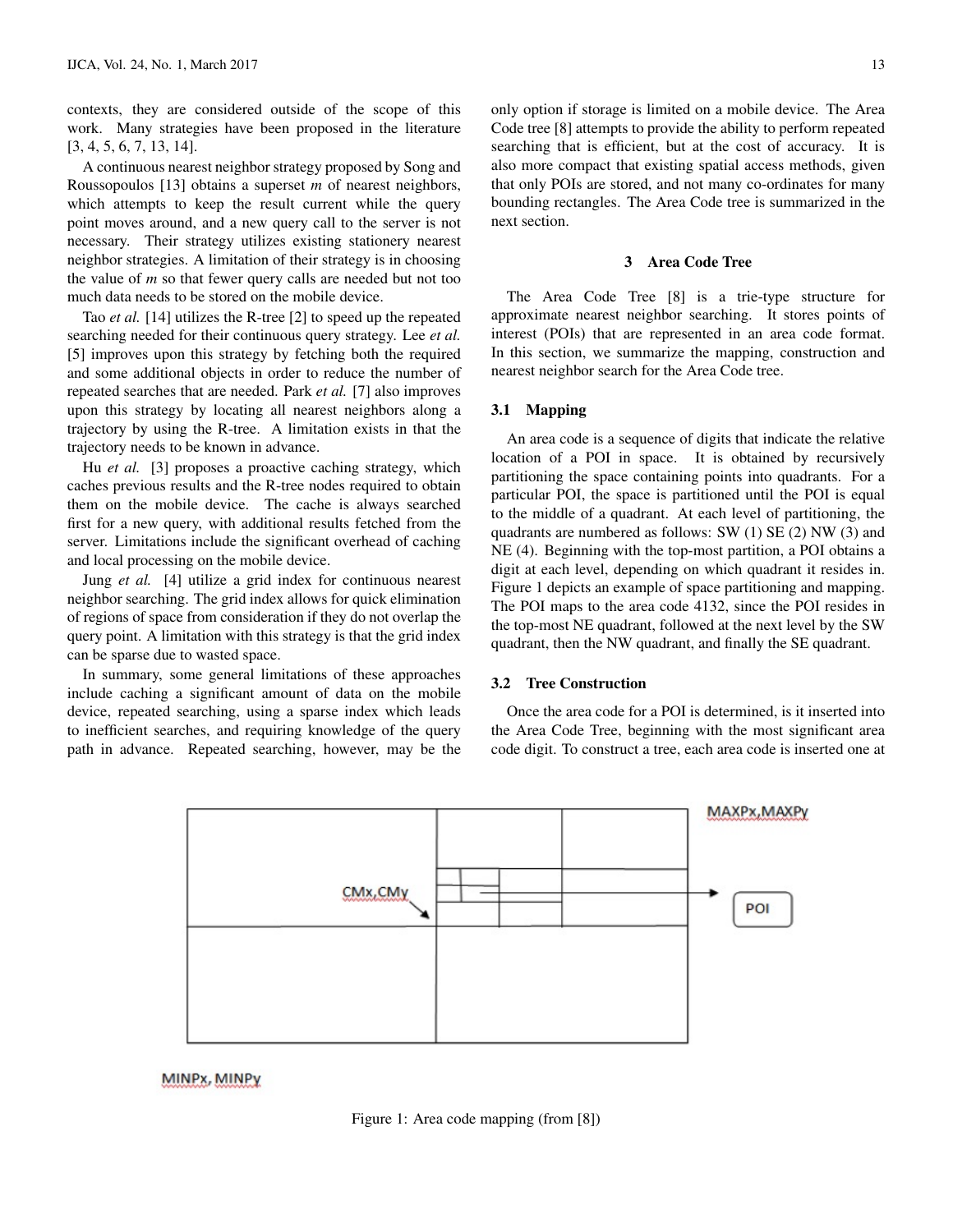a time, using the existing strategy for any trie structure. Figures 2 and 3 depict the construction of a small Area Code Tree, containing the POIs A,B,C,D and E, and each with area codes 12134, 32321, 12141, 32114, and 21324 respectively. POI A is inserted first. When POI B is inserted, a new node is created for it, since the existing node contains area codes that start with 1, and the area code for B starts with 3. When POI C is inserted, additional nodes are created for the common prefix strings (12, 121) contained by both A and C. A similar case occurs when inserting POI D, with common prefix string 32. Finally, when POI E is inserted, a new path is started since its leading digit, 2, is not contained by any other existing path.

#### 3.3 K-Nearest Neighbor Searching

Given that every POI is mapped to a string of digits, this provides a method for quickly identifying approximate *k*-nearest neighbors to the query point. We first describe the 1-nearest neighbor case, and then describe the extensions to *k* nearest neighbors.

Any search will begin by first mapping the query point to an area code using the same strategy that is mentioned above for



Figure 2: Index construction - part 1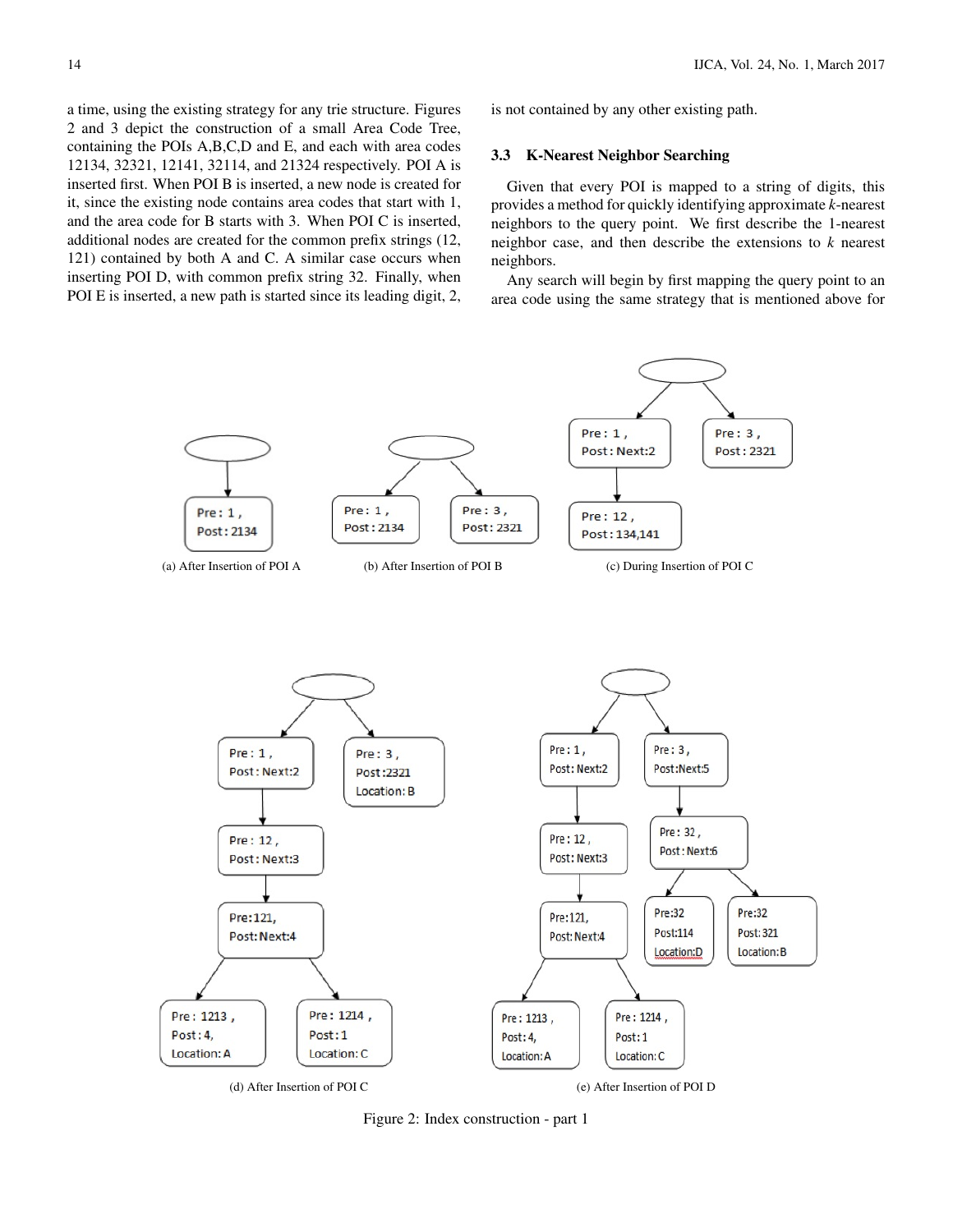

(a) After Insertion of POI E

Figure 3: Index construction - part 2

mapping POIs. Then, beginning with the most significant digit of the query point area code, a path is followed down the Area Code tree while digits in the query match digits in the tree nodes. If a match does not exist at a particular level, the closest match is taken. For example, suppose we have the query area code of 12144. Referring back to Figure 3, the closest match is the POI C with area code 12141, since a path exists that matches the first 4 digits of the query area code, with the closest node to the last digit in the query area code containing the value of 1.

Using this basis, the 1-nearest neighbor search can be extended to locate *k* nearest neighbors. Figure 4 depicts a sketch of our *k*-nearest neighbor strategy for the Area Code tree. It consists of three stages, which we describe below:

1. Finding nearest neighbors. This stage uses a slight modification of the 1-nearest neighbor approach. A search is initiated for the area code that is the closest to the query. However, if *k* nearest neighbors are sought, then area codes for other POIs that exist along the immediate search path are also obtained and added to the result set, until *k* is

reached, or until the leaf node for the original search is reached.

- 2. Finding nearby neighbors. It is possible that the number of POIs obtained in the first step is not enough to satisfy the query. Therefore, using the area code for each POI in the initial result set, a search for other POIs is performed, with any added to the updated result set. This continues until either *k* is reached, or all POIs in the initial result set have been exhausted.
- 3. Finding further neighbors. This step is similar to the second step, except that the POIs obtained in the second step are the basis for locating additional nearby POIs.

Referring back to our original example, suppose we have the query area code of 12144. In Figure 3, the closest match is the POI with area code C (12141). However, in the first step of our *k*-nearest neighbor strategy, the POI A is also retrieved for our result. If *k*=2, then the search is completed. Otherwise, the result set containing (C,A) is processed using the second step of our strategy to obtain any more required points from the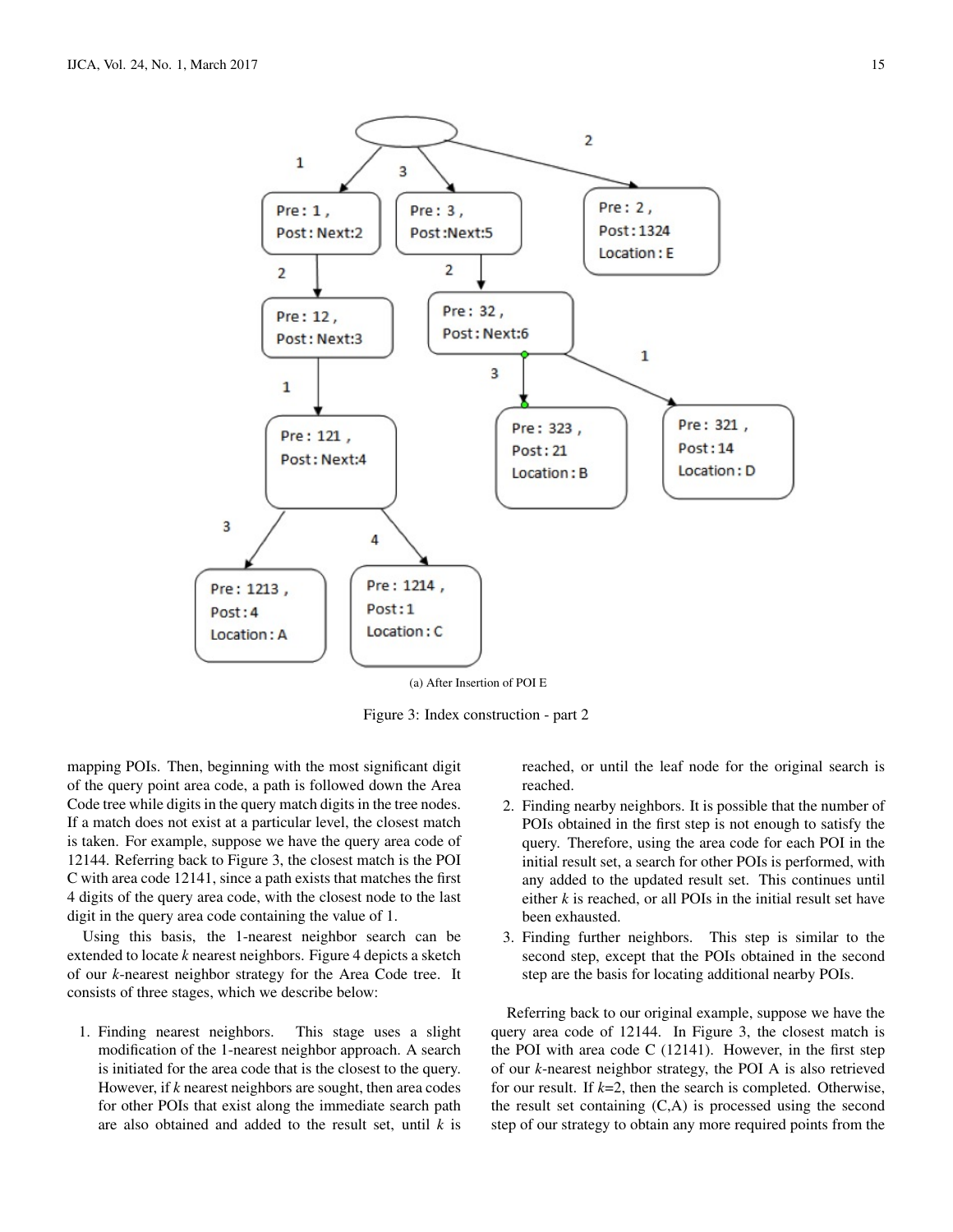```
knn = n; //provided by User
query = xxxxx; //converted from (x,y)//provided by User
result = list();
```
tree\_ptr = AC\_root;

//first, find "matching" area code for query, //and all others along same path result

```
= find_nearest_neighbors(tree_ptr,
  query,knn);
```

```
//if we need more POIs to make inn
if(size(result) < knn)
     result
        = find_nearby_neighbors(tree_ptr,
           query, knn, result)
```

```
//if we still need more POIs,
//we look even further from query
if(size(result) < knn)
     result
        = find_further_neighbors(tree_ptr,
           query, knn, result)
```
return result;

Figure 4: *k*-nearest neighbor searching sketch

remaining part of the tree.

# 4 Evaluation

In this section, we present the methodology and results of our performance evaluation of the Area Code tree. We compare its search performance with the Brute Force method, which consists of searching the entire set of POIs to find the *k*-nearest neighbors. We chose this comparison for our preliminary evaluation due to the Brute Force method being a basic benchmark for processing nearest neighbor queries. In addition, we evaluate the construction time and the accuracy of our proposed structure. Construction is performed by inserting one POI area code at a time, while accuracy is measured by determining the percentage of times overall that accurate *k*nearest neighbors are found when the Area Code tree is used to locate them.

## 4.1 Methodology

For our evaluation, we use twenty-one synthetically generated data sets that represent collections of different POIs across New Zealand. Ten data sets consist of POIs drawn

16 IJCA, Vol. 24, No. 1, March 2017

from across the North Island of New Zealand, with each set containing 1000, 2000, 3000,..., up to 10,000 POIs respectively. An additional ten data sets contain POIs from across the Waikato Region of New Zealand (part of the North Island), again with each file containing 1000, 2000, 3000,..., up to 10,000 POIs respectively. The Waikato data sets are denser, which allows us to evaluate the Area Code Tree in denser POI data. The remaining data set contains 10 User locations along their trajectory, which will serve as the *k*-nearest neighbor queries for our evaluation.

First, for each POI set mentioned above, an Area Code Tree is created, to give a total of 20 area code trees. Then, using these trees and the User location set, the following tests are performed:

- For all 20 area code trees, we perform a 1-nearest neighbor search for each of the 10 points in the User location set.
- For the North Island 10,000 and Waikato 10,000 POI sets only, we also perform a *k*-nearest neighbor search for each point in the User location set. We perform the search for *k*=2,3,4,...10.

Every search is also performed on the same data sets using the Brute Force method. Therefore, a total of 400 *k*-nearest neighbor comparisons are performed.

The performance criteria that are measured are as follows:

- For each tree construction, the overall construction time (in seconds), where the construction time includes the time required to calculate the area codes and to insert each area code into the tree.
- For every *k*-nearest neighbor search, the average search time (in milliseconds).
- The accuracy of the Area Code tree, which is measured by recording for each search, the percentage of POIs found by Area Code Tree that matched those found by the Brute Force search.

# 4.2 Results

We first present the results of the search and accuracy experiments, followed by the tree construction results. First, Figures 5 and 6 depict the results of the 1-nearest neighbor comparison using all of the the Waikato and North Island POI sets, respectively. For both figures, the x-axis contains values that represent 1000s of POIs (i.e. 1 is 1000 POIs, up to 10 for 10,000 POIs), while the y-axis contains the average search time in seconds.

We find that for both the Waikato and North Island POI sets, searching using the Area Code Tree achieves significantly better search times over the Brute Force method. The average search time for the Area Code tree is less than 0.005 seconds (i.e. 5ms), and is regardless of both the density of the dataset and the number of POI area codes in the area code tree. For the Brute Force method, the average search time increases linearly,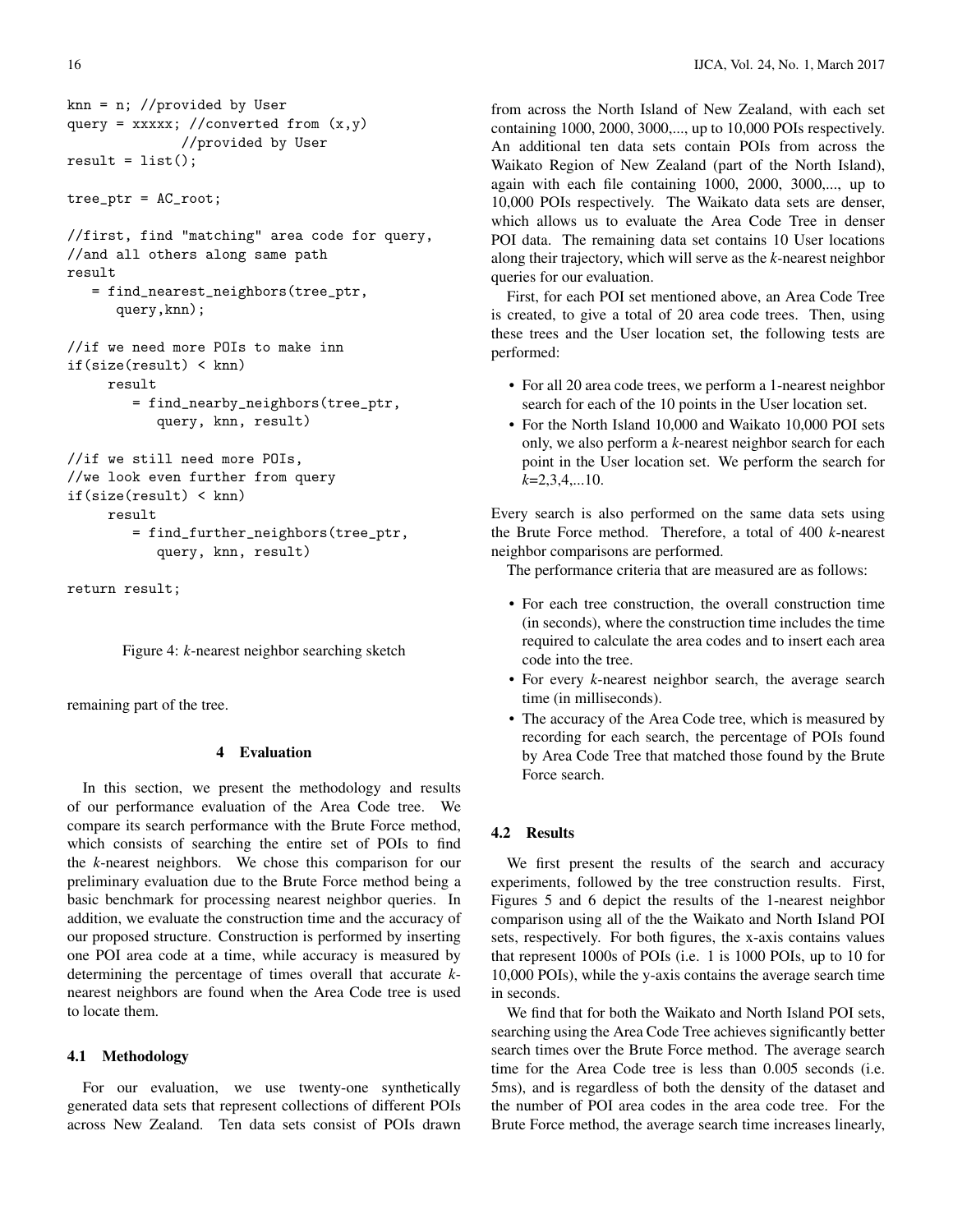

Figure 5: 1-nearest neighbor - Waikato POIs



Figure 6: 1-nearest neighbor - North Island POIs



Figure 7: 1-nearest neighbor - accuracy



Figure 8: k-nearest neighbor - Waikato POIs



Figure 9: k-nearest neighbor - North Island POIs



Figure 10: k-nearest neighbor - accuracy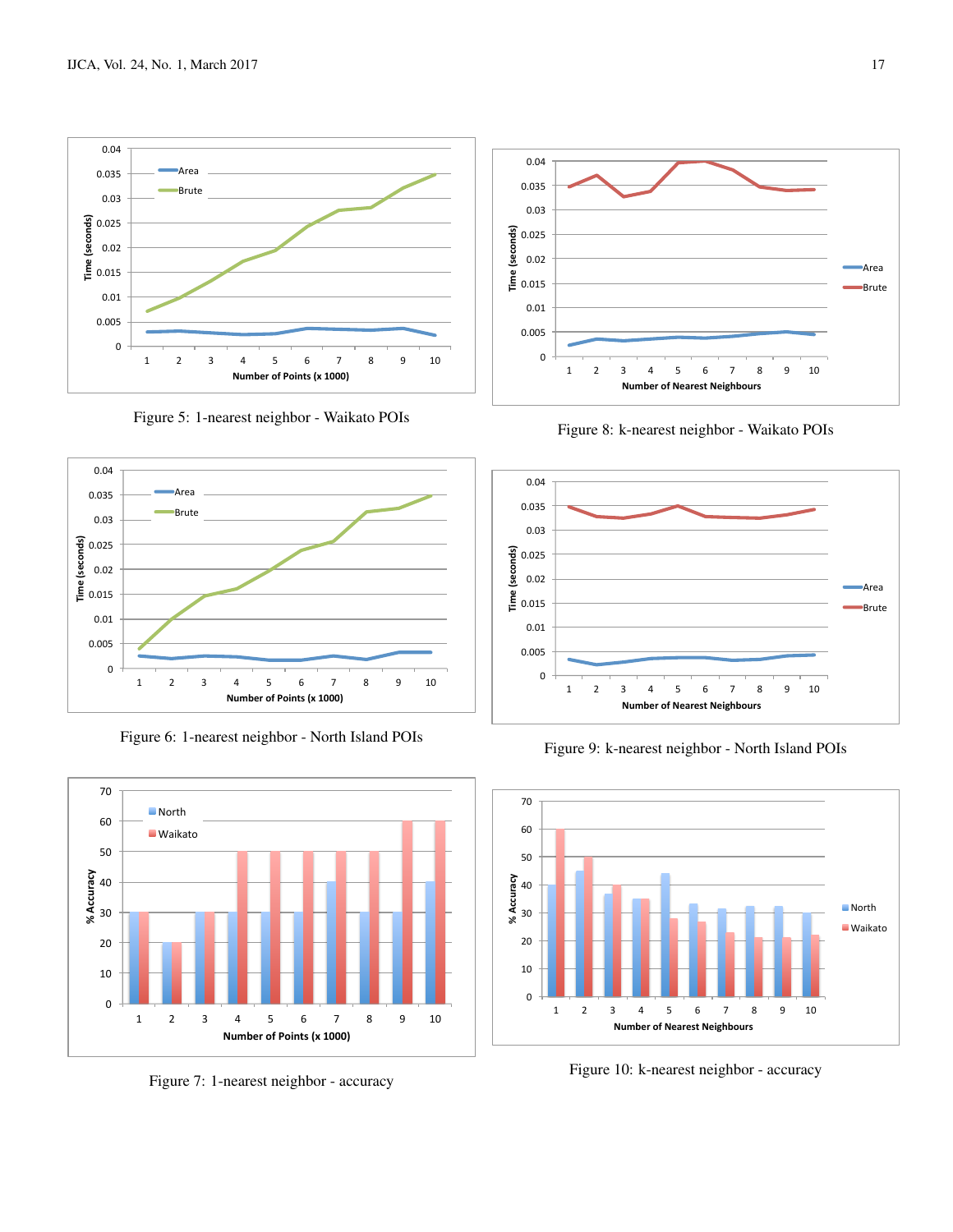between approximately 0.007 seconds (i.e. 7ms) up to almost 0.035 seconds (i.e. 35ms) for searching in 10,000 area codes.

Figures 8 and 9 depict the results of the *k*-nearest neighbor comparison for the 10,000 Waikato and 10,000 North Island POI sets, respectively. For both figures, that x-axis contains the *k* values used, while the y-axis contains the average search time in seconds. We again find in both cases a significant improvement in running time when the Area Code tree is used for *k*-nearest neighbor searching. We also find that for both Area Code tree searching and the Brute Force approach, similar results are achieved, regardless of the number of nearest neighbors being sought or the density of the POI set. The average search time using the Area Code tree is under 0.005 seconds (i.e. 5ms), while for the Brute Force approach it is between 0.03 and 0.04 seconds (i.e. 30 and 40ms).

Figures 7 and 10 depict the accuracy of the Area Code tree in locating 1-nearest neighbor and *k*-nearest neighbors, respectively. Here, we can see that the North Island and Waikato POI sets differ significantly in their performance.

For 1-nearest neighbor search, we find that for the dense POI sets (i.e Waikato), the Area Code tree can achieve between 40% and 60% accuracy . For the less dense POI sets (i.e. North Island) however, the accuracy was lower, around 30% in most cases. Therefore, for the 1-nearest neighbor case we conclude that the Area Code Tree provides fast nearest neighbor searching, that is expected to improve in accuracy as the data set size increases in density.

However, we find the opposite scenario when the search is increased to *k*-nearest neighbors. For the less dense POI sets, although some modest improvements are found in accuracy, for most cases, and in particular for higher values of *k*, we find that just over 30% accuracy is still being achieved. For the denser POI sets, we observe a steady decline in the accuracy of the search results, from 60% for 1-nearest neighbor to just over 20% accuracy for 10-nearest neighbors. In addition, it should be noted that, although not presented here, the only situations where 100% accuracy is achieved are for the 1- and 2-nearest neighbor searches. Therefore, we conclude that in less dense POI sets, searching in the Area Code tree seems to achieve consistent accuracy, regardless of the *k* value, while for the dense point sets, the best results are for lower values of *k* only, with a decline in accuracy as the value of *k* increases.

Finally, Table 1 depicts the overall construction times (in seconds) of the Area Code Tree for the various sets of POIs. We observe that the time it takes to construct an Area code tree via repeated insertion increases significantly with the size of the POI set. However, the absolute worst case is still under 3 minutes. For the North Island datasets, the time ranges from just a few seconds for 1000 POIs, up to 2.5 minutes for 10,000 POIs. For the Waikato Region datasets, the times range from a few seconds to over 3 minutes. Although these overall construction times are high when compared to the search times, two things must be noted. First, for static data sets, the Area Code tree only needs to be constructed once in order to be searched many times. Second, the occasional insertion can still be performed without

Table 1: Tree construction times (in seconds)

| Data Sets    | #POIs | $O/A$ Time |
|--------------|-------|------------|
| North Island | 1000  | 4.04       |
|              | 2000  | 10.98      |
|              | 3000  | 19.60      |
|              | 4000  | 31.46      |
|              | 5000  | 44.31      |
|              | 6000  | 61.20      |
|              | 7000  | 81.80      |
|              | 8000  | 103.61     |
|              | 9000  | 127.37     |
|              | 10000 | 158.24     |
| Waikato      | 1000  | 5.02       |
|              | 2000  | 12.63      |
|              | 3000  | 23.38      |
|              | 4000  | 37.45      |
|              | 5000  | 55.19      |
|              | 6000  | 75.97      |
|              | 7000  | 99.50      |
|              | 8000  | 127.75     |
|              | 9000  | 159.02     |
|              | 10000 | 192.71     |

having to re-construct the entire Area Code tree. Therefore, given the search performance results above, the construction time is a small price that must be paid.

### 5 Conclusion

In this paper, we present a *k*-nearest neighbor search strategy for the Area Code tree. We also evaluate the accuracy, tree construction time, and also comparatively evaluate the search time against a Brute Force strategy. We find that approximate *k*nearest neighbor searching can be accomplished in very low and constant time, regardless of the number of POIs being indexed. With respect to accuracy, up to 60% accuracy is achieved when the Area Code tree is used for locating 1-nearest neighbor in dense POI sets. This makes the Area Code tree a significant candidate for continuous approximate nearest neighbor search for location-based services. The only significant factor is in the tree construction time. However, for fairly static data sets, this is a small price to pay for the savings in search time and increased accuracy (in some cases) that are achieved. Some future research directions include the following. First, the Area Code tree must have its *k*-nearest neighbor search performance evaluated further by comparing it with other spatial access methods. Second, further examination of the Area Code tree for continuous *k*-nearest neighbor searching must also take place. Finally, the Area Code tree needs to be expanded to utilize other types of "area codes", such as telephone area codes, and postal/zip codes. However, the results presented here show that the Area Code tree has promise for different applications in continuous query processing.